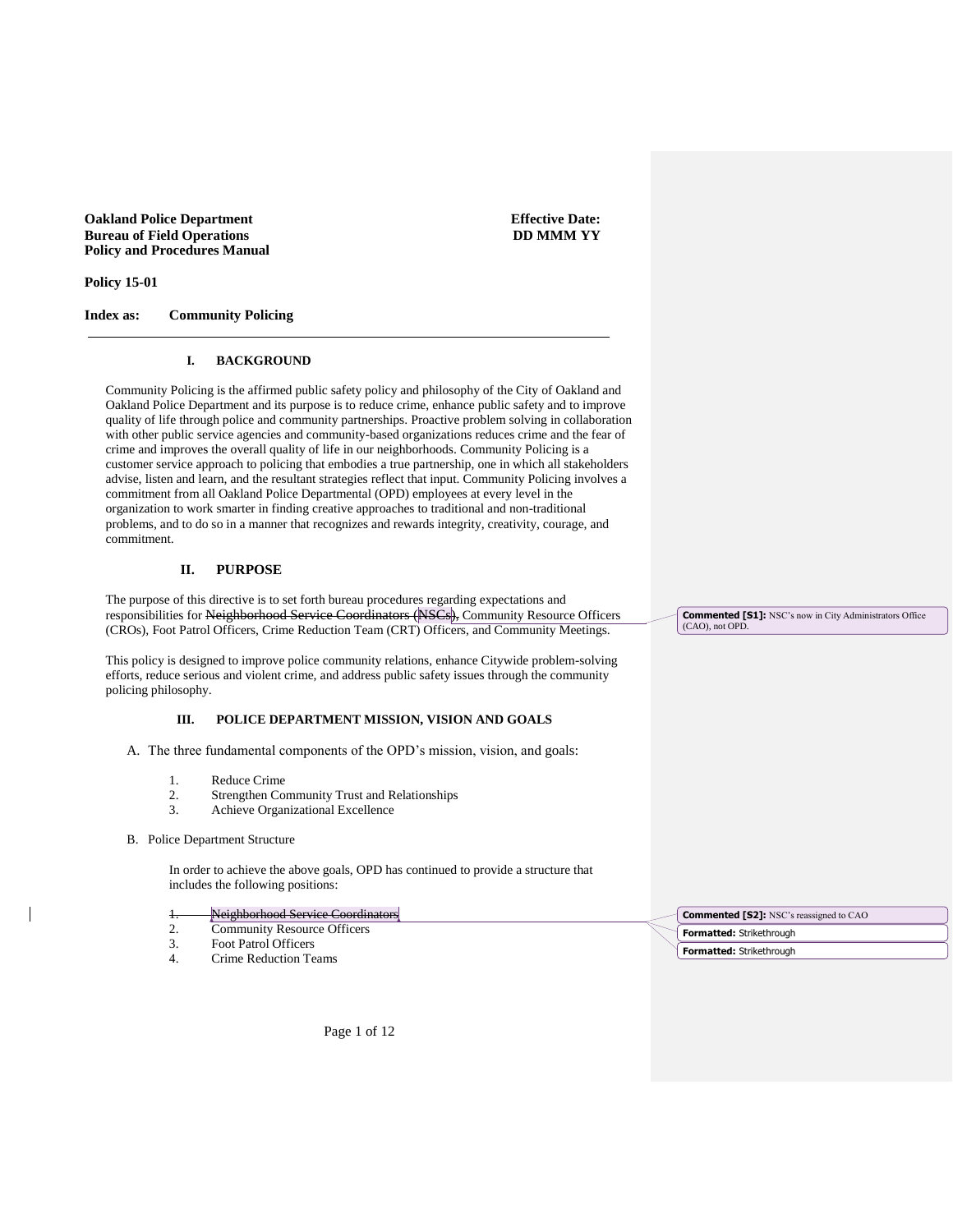Effective Date: DD MMM YY

### **IV. COMMUNITY POLICING AND PROBLEM SOLVING**

Effective community policing focuses not only on developing and maintaining relationships with the citizens, businesses, and/or community organizations it serves but understanding that to resolve the issue(s) facing an area, it requires a collaborative effort.

Community Policing and problem solving places a high value on responses that are preventive in nature, that are not dependent on the use of the criminal justice system, and that engage other public agencies, the community and the private sector when their involvement has the potential for significantly contributing to the reduction of the problem. Problem solving carries a commitment to implementing responses, rigorously evaluating effectiveness and subsequently reporting the results of priorities and projects in ways that will benefit the community, the organization, and policing practices in general.<sup>1</sup>

#### A. Community Priorities

Community priorities are prioritized issues of concern, generated by the community itself, which can be addressed in whole or in part by partnership with the Department. While typically set by attendees of the Neighborhood Councils (NC's), priorities can come from a variety of different sources. Neighborhood Council Priorities should be identified through a specific procedure and produced in written form following SMART principles. However, priorities should be applicable to a larger section of the Community Policing Beat rather than just one individual. Such priorities should be determined by a representative group of community stakeholders with a focus on diversity. Community Policing Beats should have one to three priorities at any given time.

CRO's should take the lead in taking NC Priorities of a more serious nature through the SARA Process. NSC's should take the lead in taking NC Priorities of a less serious nature through the SARA Process. In either case, the CRO/NSC should report back to the sponsoring NC at the completion of each step in the SARA Process in real time.

#### B. SARA Projects

A SARA project is a way to identify specific priorities or problems and to design tailored solutions for those issues. Each CRO is expected to have at least one open SARA project at any given time. The SARA concept includes evaluation assessment of the solutions and results to determine the efficacy of the designed response. The SARA model includes the following steps: <sup>2</sup>

<sup>1</sup> Problem-Oriented Policing, Herman Goldstein, 2015 er for Problem Oriented Policing, 2018[, http://www.popcenter.org/about/?p=sara](http://www.popcenter.org/about/?p=sara)

Page 2 of 12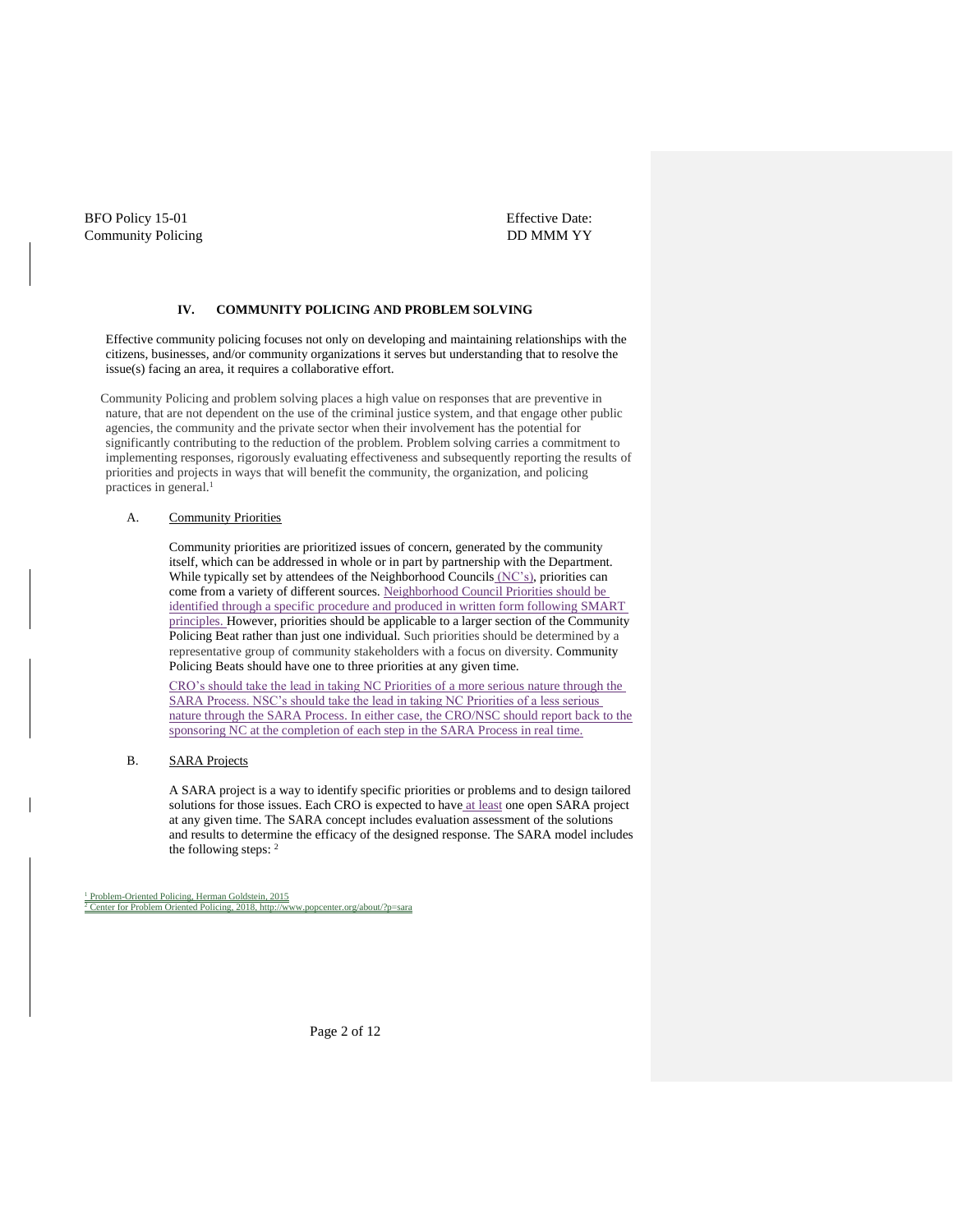Effective Date: DD MMM YY

### 1. Scanning

- a. Identifying recurring problems of concern to the public and the police.
- b. Identifying the consequences of the problem for the community and the police.
- c. Prioritizing those problems.
- d. Developing broad goals.
- e. Confirming that the problems exist.
- f. Determining how frequently the problem occurs and how long it has been taking place.
- g. Selecting problems for closer examinations.

<sup>+</sup> Problem-Oriented Policing, Herman Goldstein, 2015

 $\int$  **Commented [S3]:** Moved to bottom of Page 2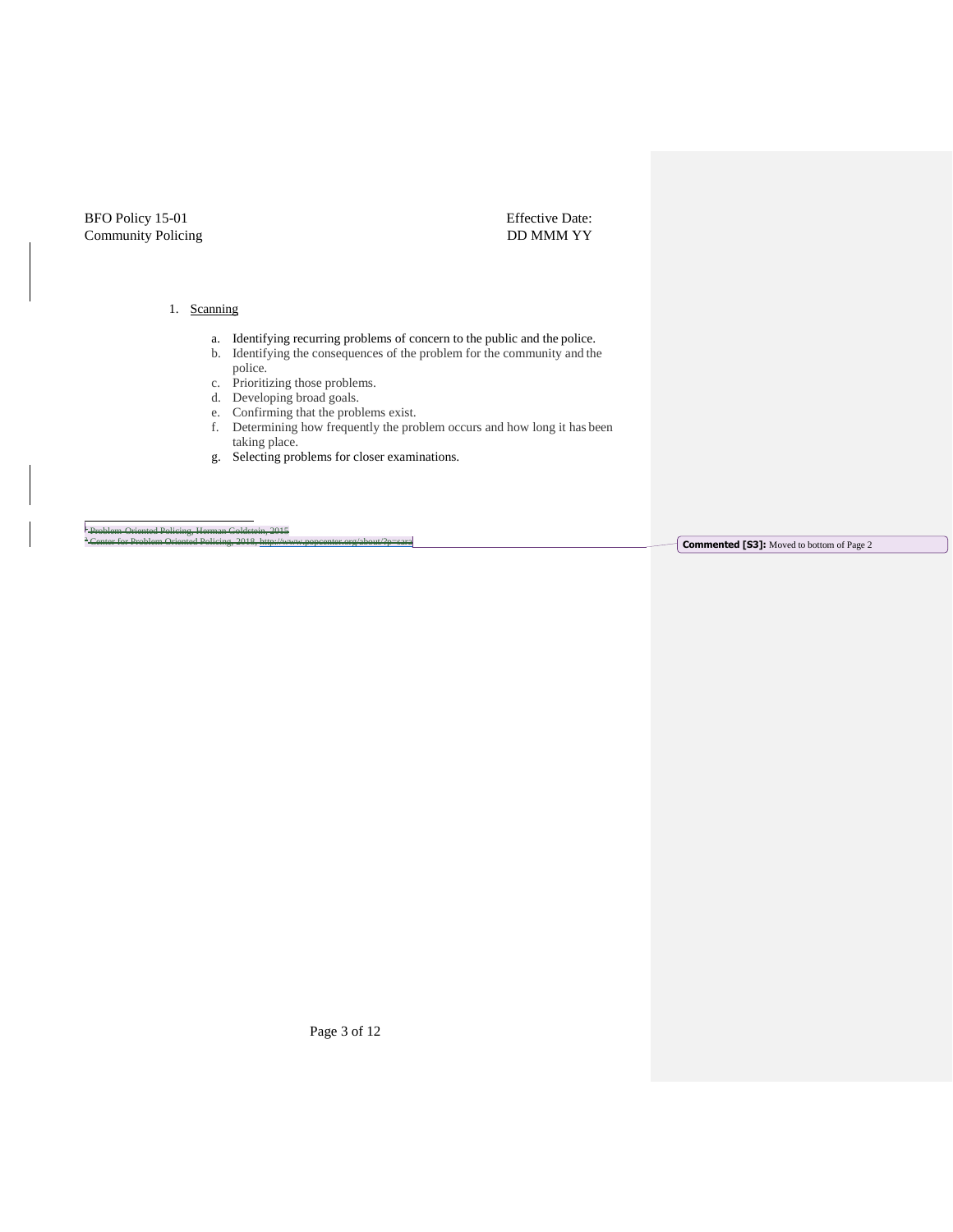#### 2. Analysis

a. Identifying and understanding the events and conditions that precede and accompany the problem.

Effective Date: DD MMM YY

- b. Identifying relevant data to be collected.
- c. Researching what is known about the problem type.
- d. Taking inventory of how the problem is currently addressed and the strengths and limitations of the current response.
- e. Narrowing the scope of the problem as specifically as possible.
- f. Identifying a variety of resources within and without Oakland that may be of assistance in developing a deeper understanding of the problem.
- g. Developing a working hypothesis about why the problem is occurring.

#### 3. Response

- a. Brainstorming for new interventions.
- b. Searching for what other Oakland NC Beats and other communities with similar problems have done.
- c. Choosing among the alternative interventions.
- d. Outlining a response plan and identifying responsible parties.
- e. Stating the specific objectives for the response plan.
- f. Carrying out the planned activities.

#### 4. Assessment

- a. Determining whether the plan was implemented (a process evaluation).
- b. Collecting pre– and post– response qualitative and quantitative data.
- c. Determining whether broad goals and specific objectives were attained.
- d. Identifying any new strategies needed to augment the original plan.
- e. Conducting ongoing assessment to ensure continued effectiveness.
- C. Priority and Project Review

Upon completion of responding to a priority – including the closure of a SARA project - the involved CRO should discuss with the relevant Neighborhood Council.

### **V. NEIGHBORHOOD SERVICE COORDINATORS**

**General Roles and Responsibilities** 

Neighborhood Service Coordinators (NSC) are expected to support Neighborhood Crime Prevention Councils (NCPC) and help residents work together, in partnership with the police and other city departments, to address ongoing problems in their neighborhoods.

**Formatted:** Strikethrough **Commented [S4]:** NSC's reassigned to CAO

**Formatted:** Strikethrough

Page 4 of 12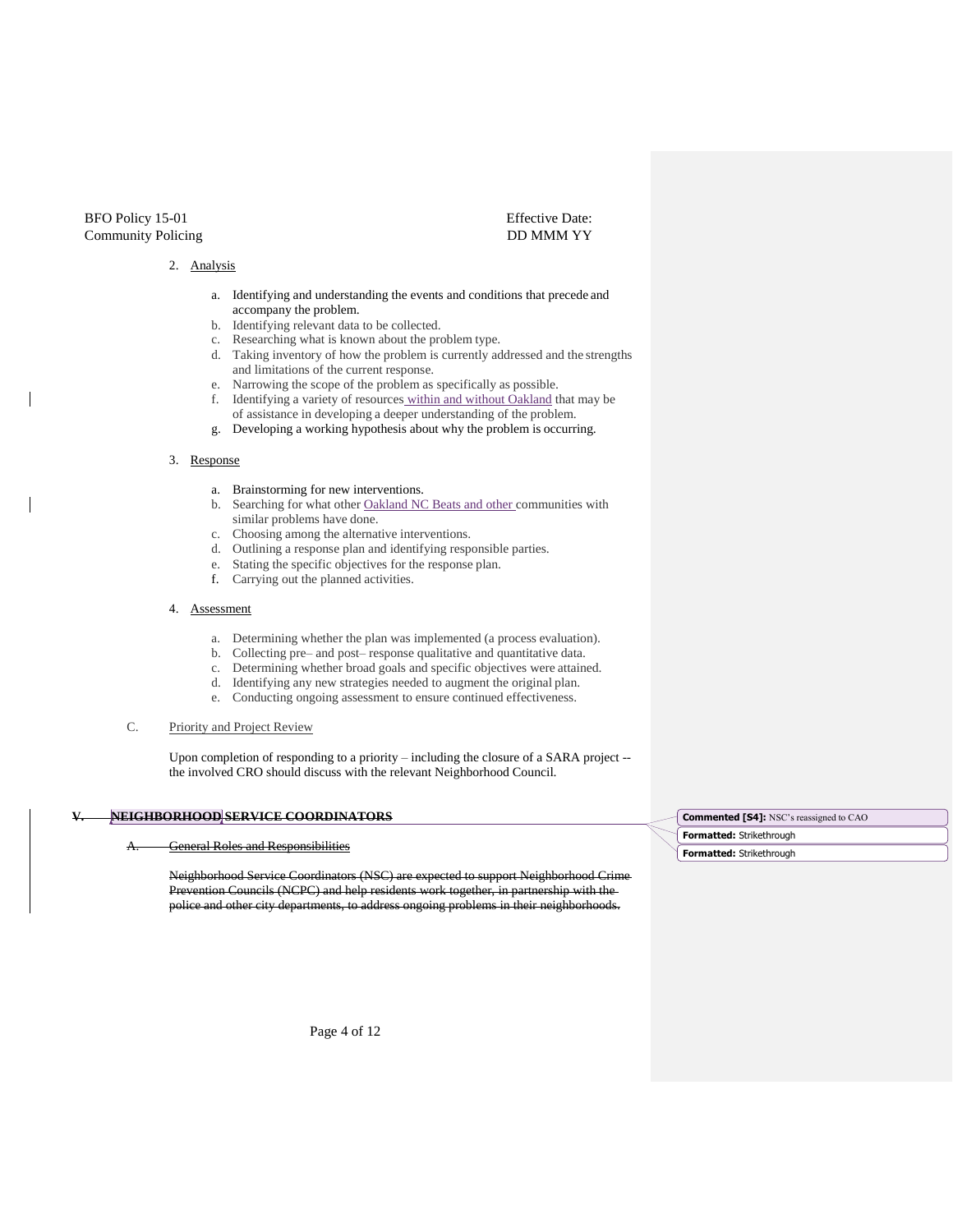## Effective Date: DD MMM YY

|    | <b>Community Engagement</b>                                                          |               |  |  |
|----|--------------------------------------------------------------------------------------|---------------|--|--|
|    |                                                                                      | <b>Format</b> |  |  |
| Ŧ. | NSCs should conduct outreach, to include:                                            | Format        |  |  |
|    | Development and distribution of outreach material promoting<br>a. -                  |               |  |  |
|    | Neighborhood Council meetings and other events.                                      |               |  |  |
|    | Use of door to door and social media communications.<br>b.                           |               |  |  |
|    | Distribution of crime prevention information based on crime trends (such<br>e.       |               |  |  |
|    | as auto burglaries).                                                                 |               |  |  |
| 2. | NSCs should create an outreach strategy with their Neighborhood Council board        |               |  |  |
|    | to include:                                                                          |               |  |  |
|    | Planning to conduct door to door and online outreach.<br>a. -                        |               |  |  |
|    | Contacting Neighborhood Watch Block Captains and National Night Out<br>b.            |               |  |  |
|    | hosting and assisting with outreach in their neighborhoods.                          |               |  |  |
|    | Advising the Neighborhood Council board of allocated NCPC funds to<br>е.             |               |  |  |
|    | purchase outreach material.                                                          |               |  |  |
|    | Working with Neighborhood Council boards to share successes with<br>d.               |               |  |  |
|    | other Neighborhood Councils.                                                         |               |  |  |
| 3. | NSCs should use social media to share information.                                   |               |  |  |
|    |                                                                                      |               |  |  |
|    |                                                                                      |               |  |  |
|    | NSCs will receive training on social media.<br>$a -$                                 |               |  |  |
|    | Social media should be used to promote community successes, especially<br>b.         |               |  |  |
|    | those involving OPD:                                                                 |               |  |  |
|    | NSCs should compose a brief narrative that highlights a                              |               |  |  |
|    | successful community event, good news, a closed and/or-                              |               |  |  |
|    | otherwise completed priority or project. This story should be                        |               |  |  |
|    | submitted to the NSC's manager for review and approval. Photos                       |               |  |  |
|    | should be included. NSCs will not report out on closed SARA-                         |               |  |  |
|    | projects.                                                                            |               |  |  |
|    | NSCs should work with their Neighborhood Council boards and<br>2                     |               |  |  |
|    | other members to identify positive stories related to-                               |               |  |  |
|    | Neighborhood Council activity.                                                       |               |  |  |
|    | NSCs should post meetings on social media and in the social media event<br>e.        |               |  |  |
|    | ealendars.                                                                           |               |  |  |
|    | Two NSCs from BFO 1 and two NSCs from BFO 2 will be designated to<br>d.              |               |  |  |
|    | post on OPD social media accounts, including Facebook, Instagram, and                |               |  |  |
|    | Twitter. CROs and CRTs should forward stories and photos to the-<br>designated NSCs. |               |  |  |

**Formatted:** Strikethrough **ented [S5]:** NSC's reassomged to CAO

**Formatted:** Strikethrough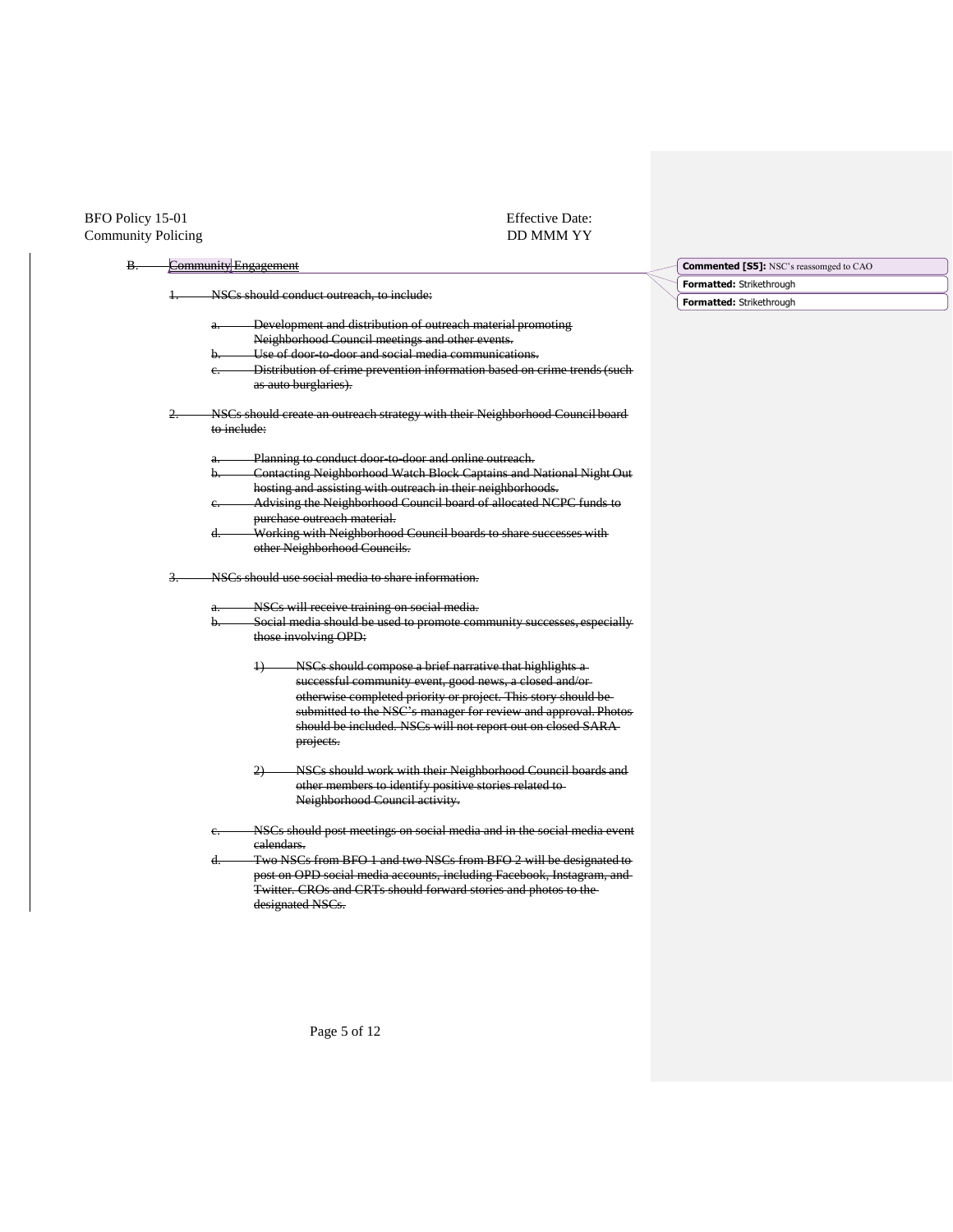## Effective Date: DD MMM YY

| NSCs should coordinate with other City, county and state agencies to resolve | <b>Commented [S6]:</b> NSC's reassigned to CAO |
|------------------------------------------------------------------------------|------------------------------------------------|
| problems. These include:                                                     | Formatted: Strikethrough                       |
| <b>Community Policing Advisory Board</b><br>a.                               | Formatted: Strikethrough                       |
| <b>Safety and Services Oversight Commission</b>                              |                                                |
| Law Enforcement Partners (BART, Alameda County Sheriff, Oakland              |                                                |
| Unified School District)                                                     |                                                |
| City Administrator's Office (Nuisance Abatement, Homeless<br>u.              |                                                |
| <b>Management Team, Special Activity Permits)</b>                            |                                                |
| <b>Oakland Fire Department</b>                                               |                                                |
| Office of the City Attorney (Neighborhood Law Corps Attorneys)               |                                                |
| Nuisance Abatement (City Administrator's Office)                             |                                                |
| Alameda County Office of the District Attorney<br>п.                         |                                                |
| Public Works                                                                 |                                                |
| Department of Transportation                                                 |                                                |
| <b>Building Services/Code Compliance</b>                                     |                                                |
| Oakland Housing Authority                                                    |                                                |
| OUSD and other agencies as required.<br>m.                                   |                                                |

### **VI. COMMUNITY RESOURCE OFFICERS**

#### A. General Role

Community Resource Officers (CRO's) are responsible for the coordination of problem- solving activities in specific geographic areas, including:

### 1. Documenting and reporting on the following:

- a. Neighborhood Council Priorities
- b. Community concerns
- c. Area Command staff priorities
- d. Crime issues
- e. Blight concerns
- f. SARA projects

f.g. Crime statistics including ShotSpotter data

- 2. Encouraging active participation of OPD personnel in Neighborhood Council and other community groups.
- 3. Initiating and completing SARA projects including NC Priorities.
- 4. Attending all Neighborhood Council regular meetings and providing routine updates as well as a fully briefed alternate when necessary.
- 5. Serving as liaisons with City Departments.
- 6. Providing foot and bicycle patrols.
- 7. Answering calls for service if needed.<br>8. Leading targeted enforcement projects
- 8. Leading targeted enforcement projects.<br>9. Coordinating enforcement efforts with 0
- 9. Coordinating enforcement efforts with CRT and other personnel.

Page 6 of 12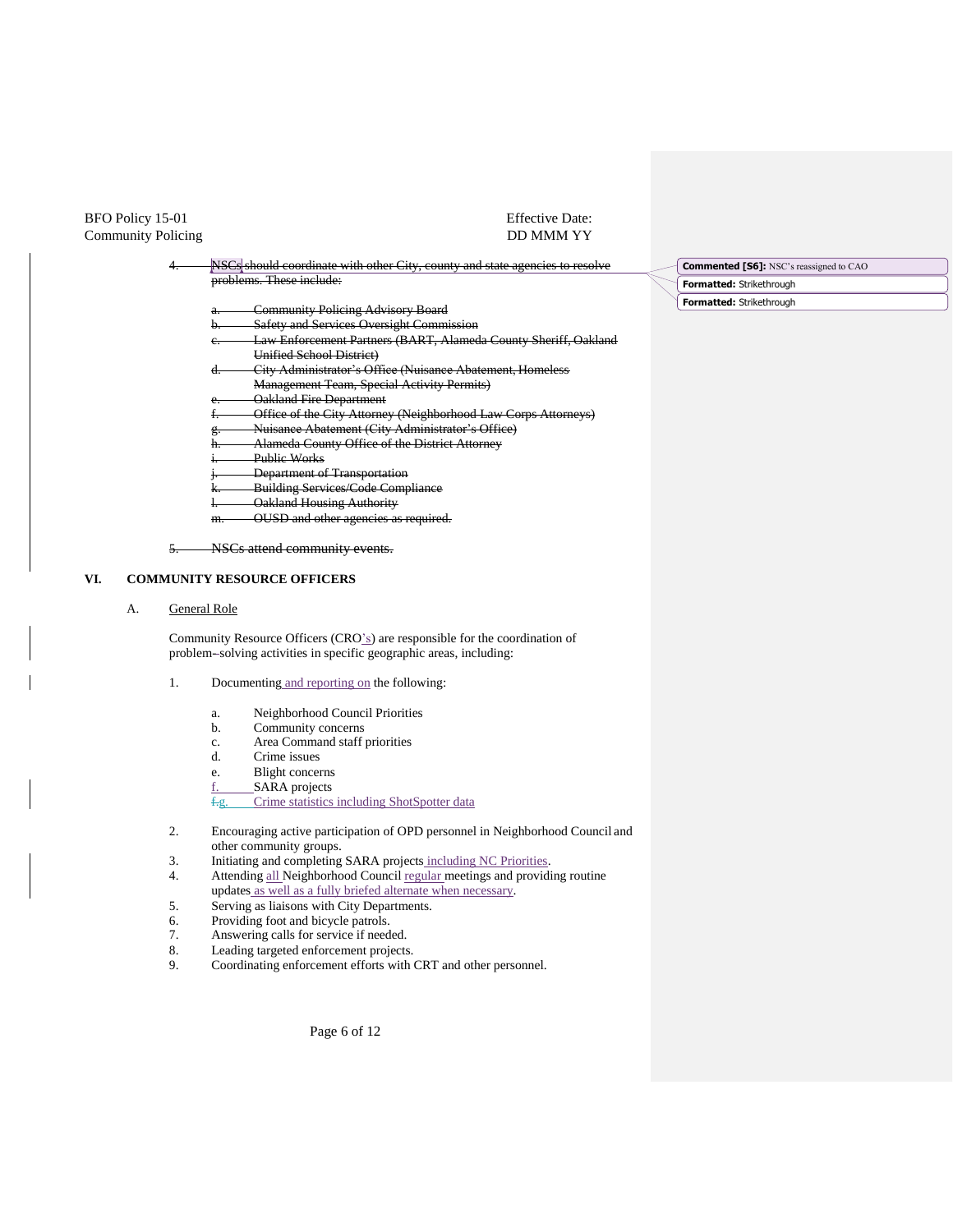### Effective Date: DD MMM YY

In addition to the above crime-reduction activities, CROs may assist CRTs in serving as first responders to crowd management events. CROs may also work with CRTs in providing violence or other serious crime suppression.

#### B. Specific Responsibilities

CROs act as coordinators and liaisons for projects and priorities in their assigned Community Policing Beats. Absent other urgent and specific Department needs, the Department is committed to keeping continuity of CROs assigned to a specific beat. Therefore the Department will establish the criteria for reassigning CRO's outside their designated Beats. Such reassignments will be fully documented as to length and reason for reassignment. Said documentation shall be reported to the NC of the CRO assigned Beat.

The CROs utilize the SARA process to solve problems. This process is documented by CROs in the community project database, SARAnet. CROs are expected to:

- 1. Build community support for OPD through positive customer service;
- 2. Be visible to<sub>s</sub> and engage with<sub>s</sub> the community;<br>3. Identify violent crime hot spots on their Commun
- 3. Identify violent crime hot spots on their Community Policing Beat;<br>4. Assist Neighborhood Councils in establishing appropriate priorities
- 4. Assist Neighborhood Councils in establishing appropriate priorities and open SARA Projects based on these NC priorities based on crime data;
- 5. Research and identify the three locations generating the highest calls forservice on their Community Policing Beat and, as appropriate, open projects aimed at reducing these calls for service;
- 6. Identify properties associated with neighborhood problems (calls forservice, crime, blight, and nuisance) and institute projects to address these problems;
- 7. Communicate important information to Patrol officers and coordinate the response activities of these officers in solving projects;
- 8. Check email and voicemail messages daily and respond within a reasonable time (CROs shall use beat-specific email addresses for all communication related to issues in Community Policing beats);
- 9. Know and identify formal and informal community leaders (e.g., Neighborhood Watch block captains, school principals, community center staff, religious leaders, etc.); and
- 10. Coordinate with other City, county and state agencies to resolve problems. These include but are not limited to:
	- a. Oakland Fire Department
	- b. Office of the City Attorney
	- c. Nuisance Abatement (City Administrator's Office)
	- d. Alameda County Office of the District Attorney
	- e. Public Works
	- f. Department of Transportation
	- h. Building Services/Code Compliance
	- i. Oakland Housing Authority
	- j. OUSD and other agencies as required.
	- $\overline{f_{\mathsf{t}}$ . Oakland City Dept. of Violence Prevention and Dept. of Race and Equity
- 11. Create, gather or provide updates, results, and events regarding projects or priorities, responses, and results to NSCs for posting to social media platforms.

**Formatted:** Strikethrough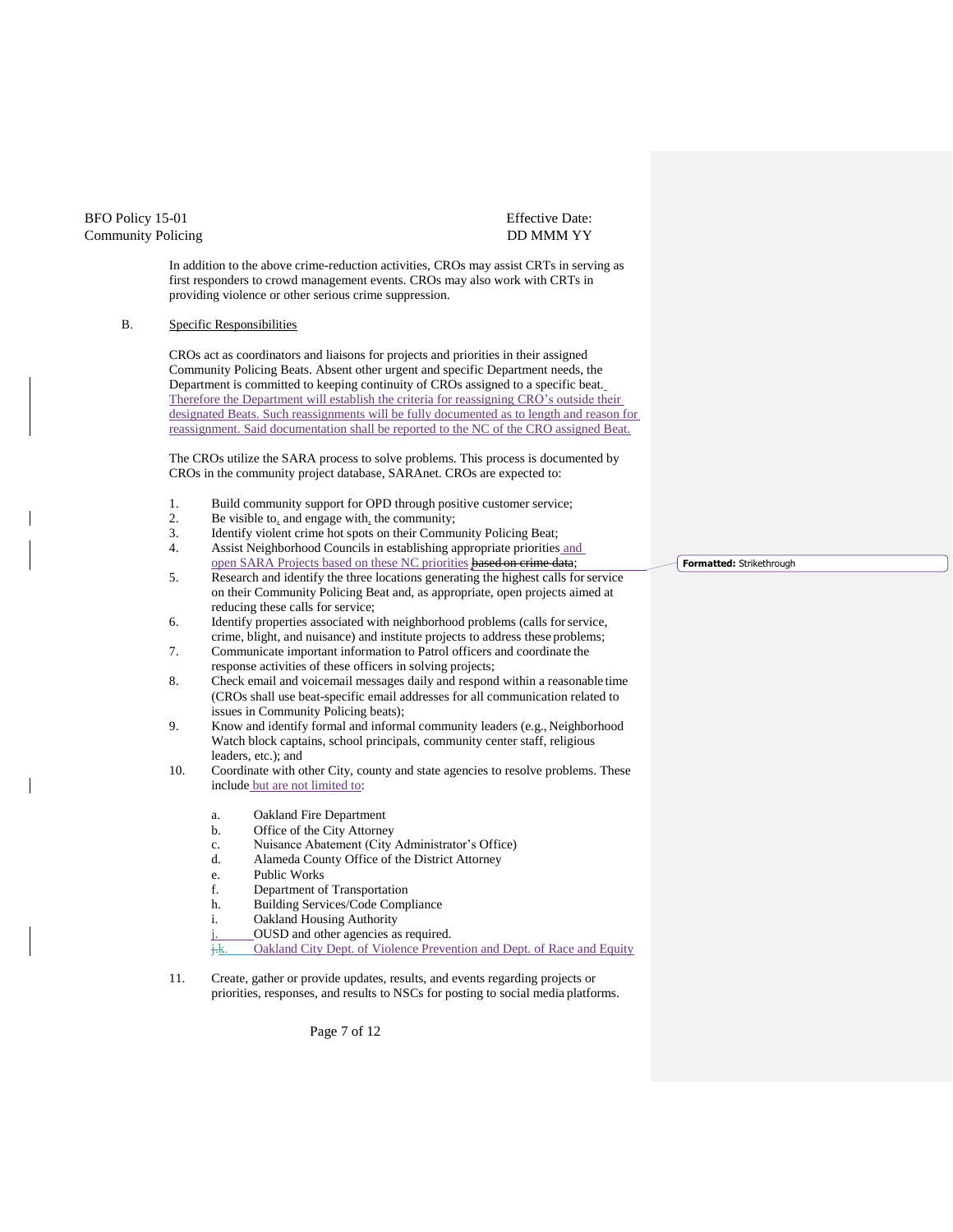| BFO Policy 15-01<br><b>Community Policing</b> | <b>Effective Date:</b><br><b>DD MMM YY</b>                                                                                                                                                                                                                                                                                                                                                                                                                        |                                                      |
|-----------------------------------------------|-------------------------------------------------------------------------------------------------------------------------------------------------------------------------------------------------------------------------------------------------------------------------------------------------------------------------------------------------------------------------------------------------------------------------------------------------------------------|------------------------------------------------------|
| C.                                            | Use and Auditing of the SARAnet Database                                                                                                                                                                                                                                                                                                                                                                                                                          |                                                      |
|                                               | CROs shall should update the SARAnet Database on the status of their project<br>responses regularly, at minimum once per week month. CROs should maintain<br>contact with other personnel to include updates of coordinated responses to<br>projects in the database.                                                                                                                                                                                             | Formatted: Strikethrough<br>Formatted: Strikethrough |
|                                               | Open projects should be formally assessed by CROs on a monthly basis.                                                                                                                                                                                                                                                                                                                                                                                             | Formatted: Strikethrough                             |
|                                               | The SARAnet Database will be reviewed or audited by the Area commander no less than<br>on a monthly an annual basis to ensure that projects are properly documented.                                                                                                                                                                                                                                                                                              | Formatted: Strikethrough                             |
|                                               | The Department will make available to the public information on all Projects in the<br>SARA Database in properly redacted form.                                                                                                                                                                                                                                                                                                                                   |                                                      |
| D.                                            | CRO Assignment to Neighborhood Councils                                                                                                                                                                                                                                                                                                                                                                                                                           |                                                      |
|                                               | CROs will be responsible for close and continuous coordination with their assigned<br>Neighborhood Council (NC) and NSCs. However, each of the 57 NCs may not have a<br>solely dedicated CRO.                                                                                                                                                                                                                                                                     |                                                      |
|                                               | Area Commanders have the flexibility to assign a CRO to a maximum of two NCs, with<br>the exception of Beat 13, where one CRO may be assigned to all three NCs. CROs shall<br>meet with and assist their assigned NCs in accordance with each NC's published meeting<br>schedule. NCs are not the single point of contact for the CRO and attention must also be<br>paid to other community organizations (including faith-based organizations) on their<br>beat. |                                                      |
| Ε.                                            | Data Collection and Dissemination                                                                                                                                                                                                                                                                                                                                                                                                                                 |                                                      |
|                                               | CROs are required to use SARAnet to document community-based projects. In addition<br>to using SARAnet, CROs should track other activities undertaken (such as crowd<br>management).                                                                                                                                                                                                                                                                              |                                                      |
|                                               | CROs should make every effort to disseminate information on community projects and<br>priorities to involved or required Department staff.                                                                                                                                                                                                                                                                                                                        |                                                      |
| F.                                            | Professional Development                                                                                                                                                                                                                                                                                                                                                                                                                                          |                                                      |
|                                               | OPD shall provide annual training to all CROs that will include content and curriculum<br>developed and presented by diverse community representatives and organizations.<br>Possible courses may include, but are not limited to, the below:                                                                                                                                                                                                                     |                                                      |
|                                               | CRO-specific training course provided by OPD<br>2.<br>Problem-oriented or problem-solving using SARA model<br>3.<br>Search warrant<br>Undercover and crime reduction operations<br>4.<br>5.<br>Custom notifications<br>6.<br>Community relations/customer service<br>7.<br>Cultural diversity and competency<br>8.<br>Tactical training and Procedural Justice                                                                                                    |                                                      |
|                                               | Page 8 of 12                                                                                                                                                                                                                                                                                                                                                                                                                                                      |                                                      |
|                                               |                                                                                                                                                                                                                                                                                                                                                                                                                                                                   |                                                      |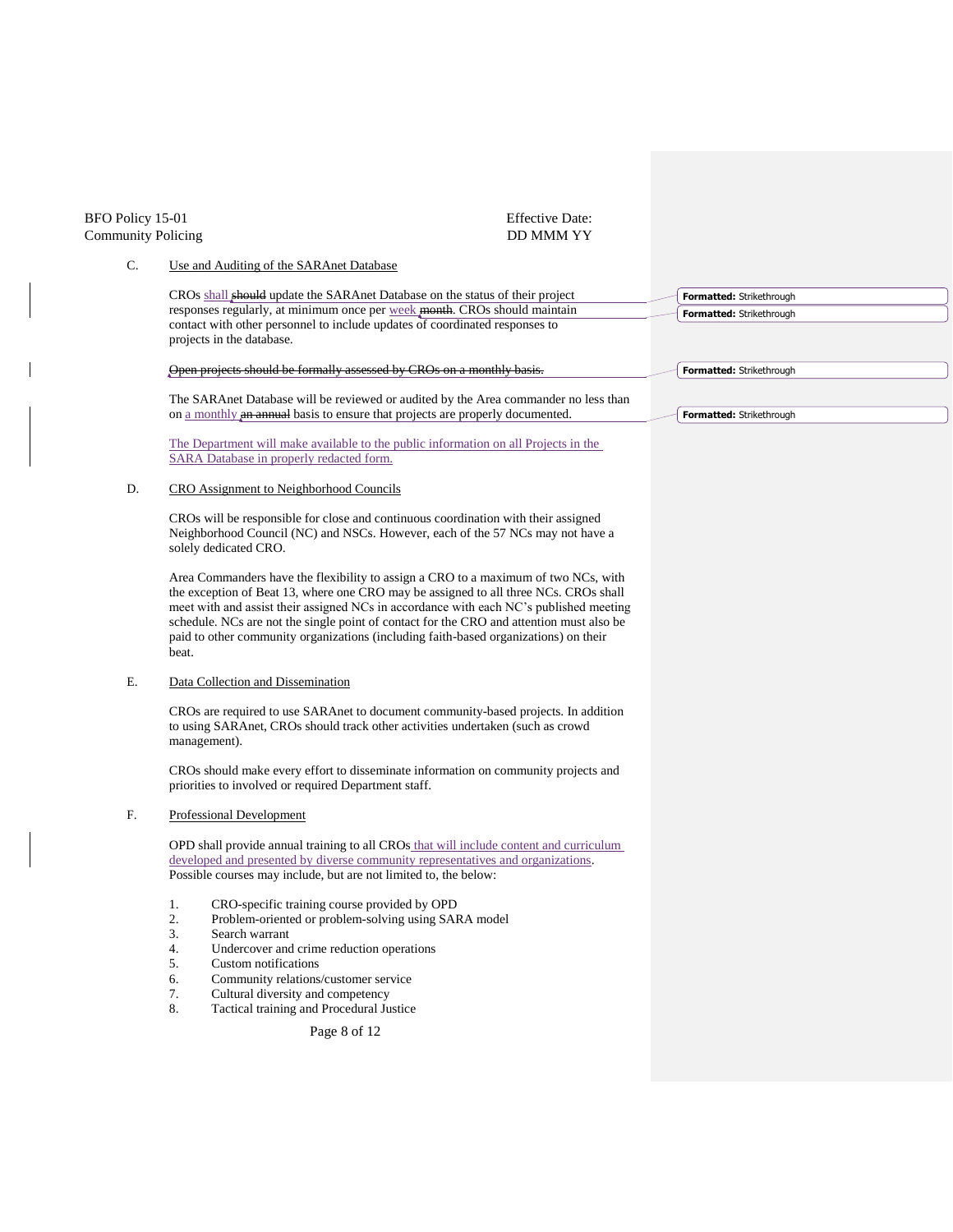| BFO Policy 15-01<br><b>Community Policing</b> |           |                                                                                                                                                                                                                                                                                                                                                                                    | <b>Effective Date:</b><br><b>DD MMM YY</b> |                          |
|-----------------------------------------------|-----------|------------------------------------------------------------------------------------------------------------------------------------------------------------------------------------------------------------------------------------------------------------------------------------------------------------------------------------------------------------------------------------|--------------------------------------------|--------------------------|
|                                               |           | Additionally, supervisors and commanders of CROs should identify training which will<br>enhance the professional development of CROs. CROs should identify training which<br>will enhance their development or job performance and submit training requests for<br>consideration. In all cases, CRO training shall involve community resources to the<br>greatest extent possible. |                                            |                          |
|                                               | G.        | <b>Tenure</b> Selection                                                                                                                                                                                                                                                                                                                                                            |                                            | Formatted: Strikethrough |
|                                               |           | There is no mandatory length of time for CRO members to serve in their role. Transfers<br>into and out of any CRO unit are governed by OPD DGO B-04, <i>Personnel Assignments</i> ,<br>Selection Process, and Transfers. However, newly appointed members are expected and<br>encouraged to serve a minimum of <u>five</u> two years in the position.                              |                                            | Formatted: Strikethrough |
|                                               |           | Outgoing CRO's shall fully update, orient and educate the incoming CRO to Beat<br>priorities and issues, past and present, as well as introduce him/her to Beat Stakeholders.                                                                                                                                                                                                      |                                            |                          |
| VII.                                          |           | <b>FOOT PATROL OFFICERS</b>                                                                                                                                                                                                                                                                                                                                                        |                                            |                          |
|                                               | А.        | Roles and Responsibilities                                                                                                                                                                                                                                                                                                                                                         |                                            |                          |
|                                               |           | Foot Patrol Officers maintain a high-visibility presence in specific geographic areas, such<br>as Downtown Oakland. Foot Patrol Officers also serve as Bicycle Patrol Officers.                                                                                                                                                                                                    |                                            |                          |
|                                               | <b>B.</b> | Professional Development                                                                                                                                                                                                                                                                                                                                                           |                                            |                          |
|                                               |           | Foot Patrol should attend all of the below-listed training:                                                                                                                                                                                                                                                                                                                        |                                            |                          |
|                                               |           | 1.<br>Problem solving (SRS school)<br>2.<br>Bicycle patrol                                                                                                                                                                                                                                                                                                                         |                                            |                          |
|                                               | C.        | Tenure                                                                                                                                                                                                                                                                                                                                                                             |                                            |                          |
|                                               |           | There is no mandatory length of time for Foot Patrol Officers to serve in their role.<br>Transfers into and out of any Foot Patrol unit are governed by OPD DGO B-04,<br>Personnel Assignments, Selection Process, and Transfers. However, newly appointed<br>members are expected and encouraged to serve a minimum of five years in position.                                    |                                            |                          |
| VIII.                                         |           | <b>CRIME REDUCTION TEAM OFFICERS</b>                                                                                                                                                                                                                                                                                                                                               |                                            |                          |
|                                               | А.        | Roles and Responsibilities                                                                                                                                                                                                                                                                                                                                                         |                                            |                          |
|                                               |           | Crime Reduction Teams (CRT) are OPD's primary means of addressing and reducing<br>violent and other serious crime. CRT officers are expected to perform a variety of tasks to<br>achieve these objectives, including:                                                                                                                                                              |                                            |                          |
|                                               |           | 1.<br>Directed enforcement and operations in line with Department or Area Crime<br>Reduction Plans.<br>2.<br>Conducting basic to intermediate-level investigations.<br>3.<br>Service of search and arrest warrants.<br>4.<br>Location and arrest of suspects.                                                                                                                      |                                            |                          |

Page 9 of 12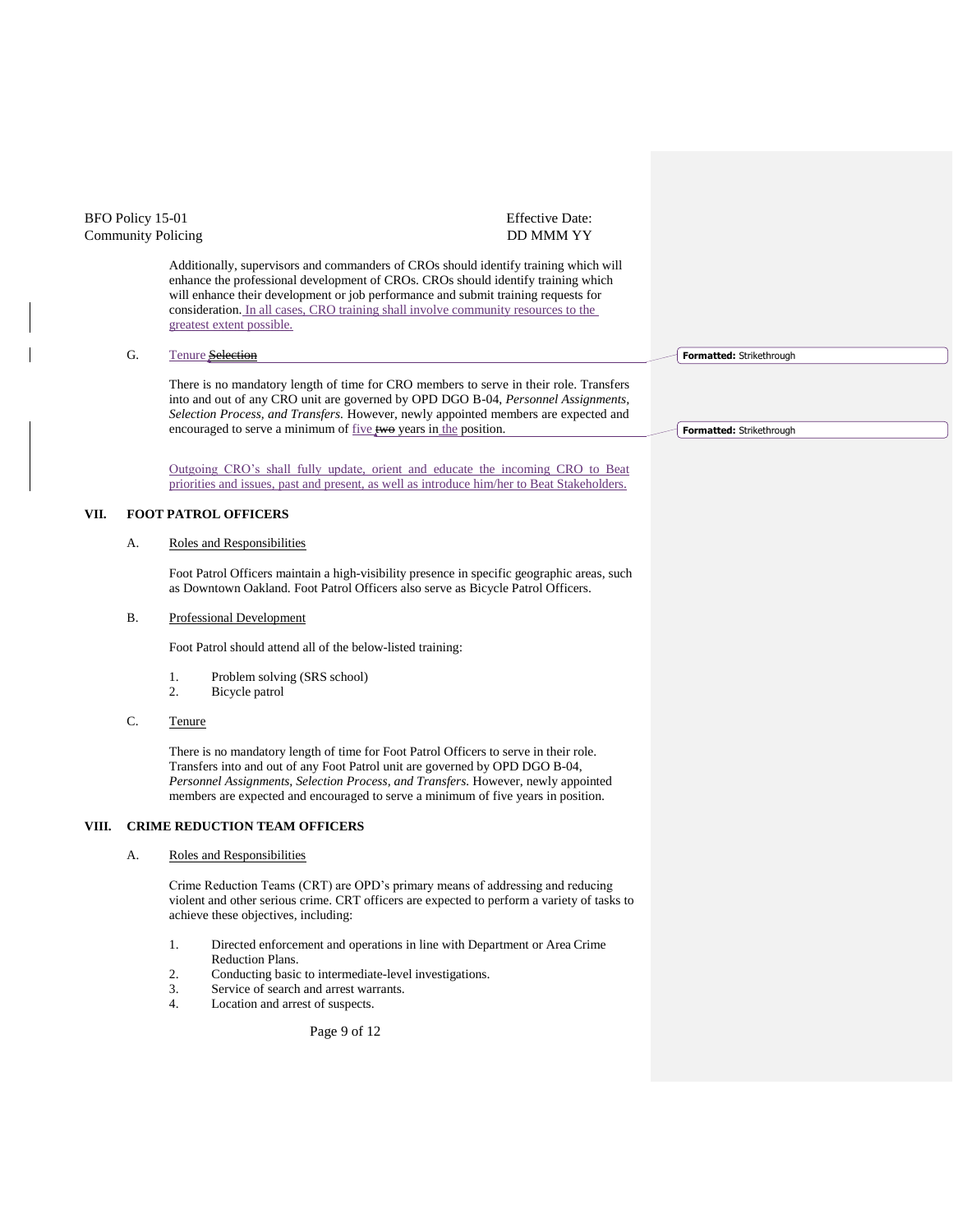$\begin{array}{c} \hline \end{array}$ 

Effective Date: DD MMM YY

In addition to the above crime-reduction activities, CRTs generally serve as OPD's first responders to crowd management events.

Page 10 of 12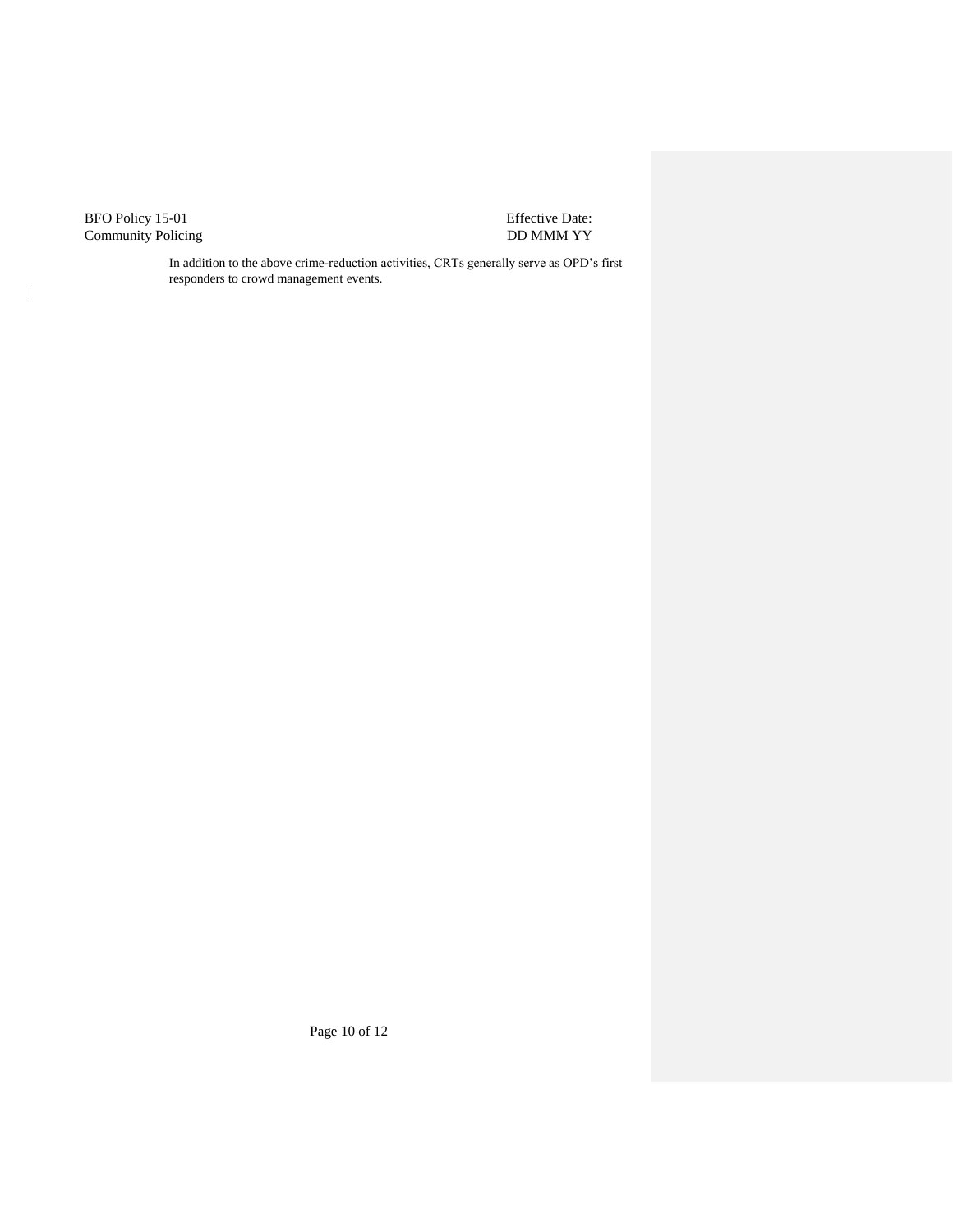Effective Date: DD MMM YY

#### B. Direction

While direction for CRT activities may come from a variety of sources, primary mission direction should come from Area Commanders using the Department's crime-reduction plans.

#### C. Data Collection

CRT supervisors and commanders are required to provide evidence of their activities through completion of a weekly activity report. This report shall include, at a minimum:

- 
- 1. Number of arrests made.<br>2. Number and type of warn Number and type of warrants served.
- 3. Number and type of investigations conducted.<br>4. General descriptions of any other activities un
- General descriptions of any other activities undertaken (such as intelligence-led stops, operations and crowd management incidents).

#### D. Data Collection Review

Weekly activity reports shall be reviewed by area commanders when evaluating crime reduction plans and results.

### E. Professional Development

Newly-assigned CRT officers should attend all of the below-listed training:

- 1. Undercover operations<br>2. Basic narcotics enforce
- Basic narcotics enforcement
- 3. Advanced Procedural Justice
- 4. Search Warrant
- 5. Crime reduction field operations

OPD should provide annual on-going training to all CRTs that will include content and curriculum developed and presented by diverse community representatives and organizations. Possible courses may include, but are not limited to, the below:

- 1. Undercover operations
- 2. Basic narcotics enforcement<br>3. Advanced Procedural Justice
- 3. Advanced Procedural Justice
- 4. Search Warrant
- 5. Operational planning and supervision for crime reduction strategies
- 6. Community Relations/Customer Service
- 5.7. Cultural Diversity and Competency

Additionally, supervisors and commanders of CRTs should identify training which will enhance the professional development of CRTs. CRTs should identify training which will enhance their development or job performance and submit training requests for consideration. In all cases, CRT training shall involve community resources to the greatest extent possible.

Page 11 of 12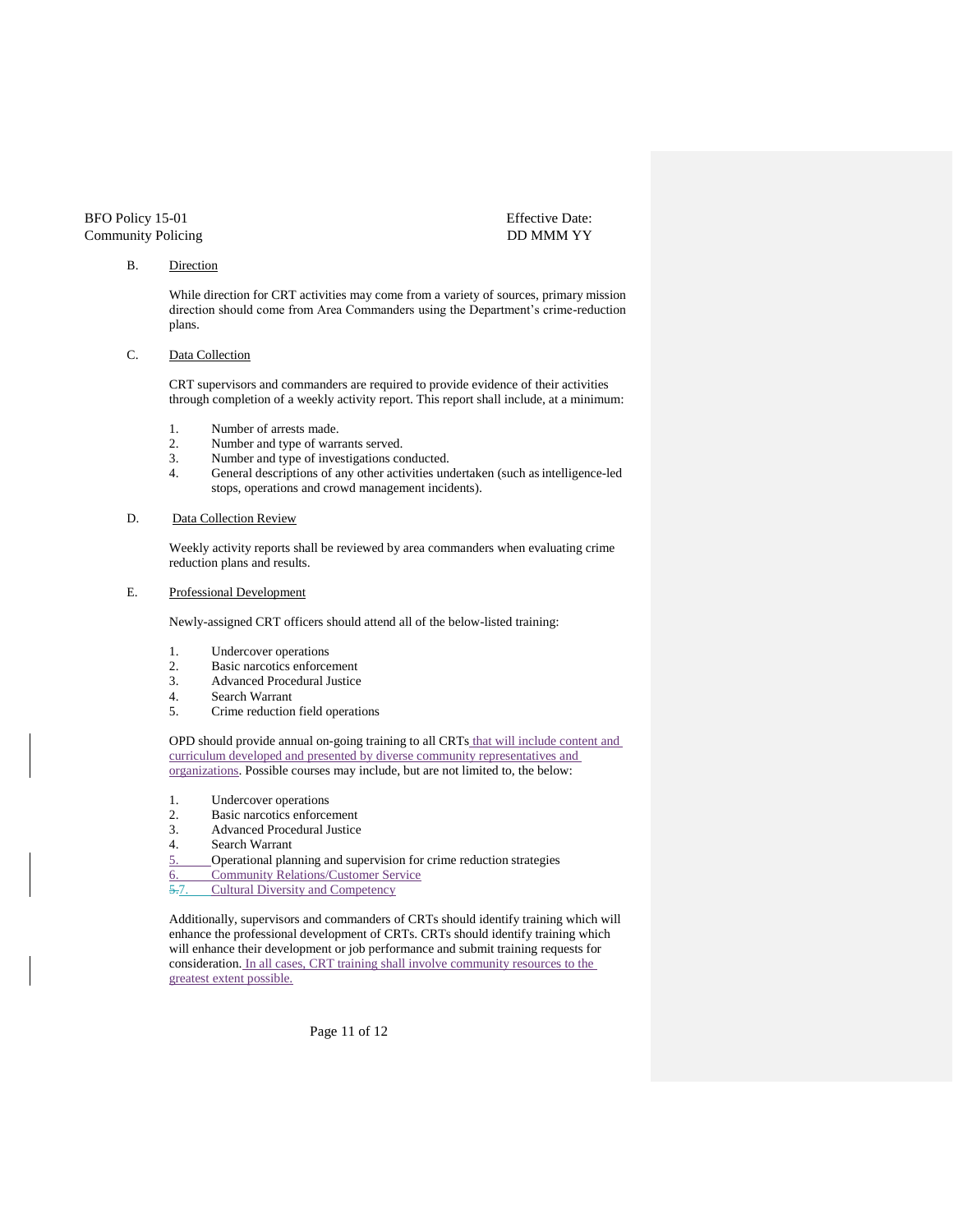#### F. Tenure

Effective Date: DD MMM YY

There is no mandatory length of time for CRT officers to serve in their role. Transfers into and out of any CRT unit are governed by OPD DGO B-04, *Personnel Assignments, Selection Process, and Transfers.* However, newly appointed members are expected and encouraged to serve a minimum of five years in position.

### **IX. COMMUNITY MEETINGS**

Appropriate personnel attend and document attendance at community meetings and public appearances in accordance with the provisions of DGO B-7, PUBLIC APPEARANCES.

#### A. Attendance at Community Meetings

BFO personnel attending a community meeting or public appearance shall complete and forward a Public Appearance Report (PAR, TF-3225) as follows:

- 1. Personnel receiving an appearance request shall complete Part I (Request Information) of the PAR and forward the PAR to the appropriate commander.
- 2. Immediately upon completing the public appearance, the NSC (for NCPC meetings) or in his/her absence, the primary OPD speaker/attendee, shall complete and forward the PAR to the BFO Administrative Unit through the chain-of-command of the person completing the PAR.
- 3. When there is more than one attendee, multiple PARs may be completed and forwarded. However, multiple attendees may be listed in Part III of the PAR.

#### B. Records Maintenance

The PARs shall be maintained by the BFO Administration Unit Command in accordance with DGO B-7. The BFO Administrative Unit shall be responsible for the following:

- 1. Assigning control numbers to completed PARs.
- 2. Maintaining an electronic database/log of all completed PARs.
- 3. Monitoring the community meeting? attendance and the completion of PARs.
- 4. The commander of the BFO Administrative Unit Shall provide BFO Deputy Chiefs and Area commanders a monthly summary report of public appearances attended by Department personnel which shall include data on adherence to the 60-day attendance rule noted in Part II.B of DGO B-7.
- C. Presentations at Community Meetings

Depending on assignment and/or classification, staff members may be required to make presentations at community meetings. CROs and NSCs are expected to make

**Formatted:** Strikethrough **Commented [S8]:** NSC's reassigned to CAO

**Formatted:** Strikethrough

**Formatted:** Strikethrough

**Commented [S7]:** NSC's reassigned to CAO

Page 12 of 12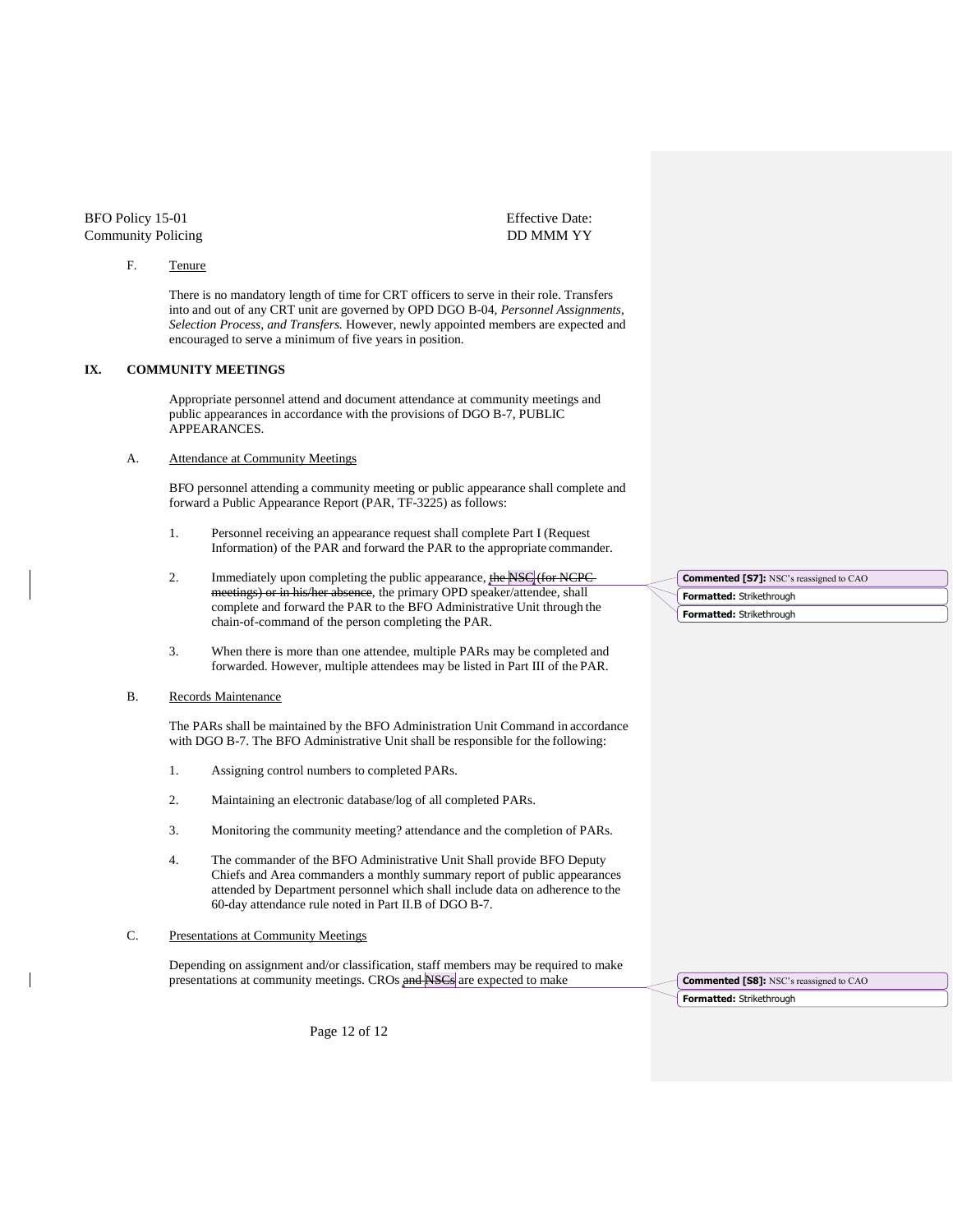| BFO Policy 15-01<br><b>Community Policing</b> | <b>Effective Date:</b><br>DD MMM YY                                                                                                                                                                                                                                                                                                                                                                                                                                                                                                                                                                                                                                  |                                                 |
|-----------------------------------------------|----------------------------------------------------------------------------------------------------------------------------------------------------------------------------------------------------------------------------------------------------------------------------------------------------------------------------------------------------------------------------------------------------------------------------------------------------------------------------------------------------------------------------------------------------------------------------------------------------------------------------------------------------------------------|-------------------------------------------------|
|                                               | presentations on a regular basis. When presenting a community meeting, the assigned<br>CRO NSC should do the following in order to ensure City-wide consistency:                                                                                                                                                                                                                                                                                                                                                                                                                                                                                                     | <b>Commented [S9]: NSC's reasssinged to CAO</b> |
| 1.                                            | Send an Outlook calendar invite (specific to a single meeting $-$ not a recurring<br>appointment) to the:                                                                                                                                                                                                                                                                                                                                                                                                                                                                                                                                                            | Formatted: Strikethrough                        |
|                                               | <b>BFO</b> Deputy Chief<br>a.<br>BFO Neighborhood Services Manager<br>b.<br>Area Captain<br>c.<br>Area Special Resource Lieutenant<br>d.<br>Area CRO Sergeant<br>e.<br>f.<br>Area CRT Sergeant<br>Assigned NSC CRO<br>g.                                                                                                                                                                                                                                                                                                                                                                                                                                             | Formatted: Strikethrough                        |
|                                               | The calendar invite should include beat priorities and CRO NSC contact<br>information.                                                                                                                                                                                                                                                                                                                                                                                                                                                                                                                                                                               | Formatted: Strikethrough                        |
| 2.<br>3.<br>4.<br>5.                          | Provide an agenda that minimally includes:<br>Contact information.<br>a.<br>Current beat priority and project updates (Status of priority or project,<br>b.<br>responses since last meeting, status of assessment or evaluation).<br>Identification of new priorities or projects (if needed).<br>c.<br>d.<br>Community Beat crime trends and crime rates.<br>Misc. Agenda Items (Other announcements, other presentations, etc.).<br>e.<br>f.<br>Summary of key activities related to these items.<br>Introduce yourself at the beginning of the meeting.<br>Explain the role of CROs and CRTs. If needed, required, or requested.<br>CROs are required to provide: |                                                 |
|                                               | Crime statistics for the Area and Beat.<br>a.<br>b.<br>Updates on priorities and projects, including:<br>Defined priority and project problem and goal.<br>1)<br>2)<br>Status of each active priority or project or for each priority or<br>project closed since the last meeting or update.<br>3)<br>Responses completed or logged by all priority or project partners<br>since last meeting or update.<br>OPD staff should consider hosting community meetings and other events in<br>different areas in the beat.                                                                                                                                                 |                                                 |

Page 13 of 12

 $\begin{array}{c} \hline \end{array}$